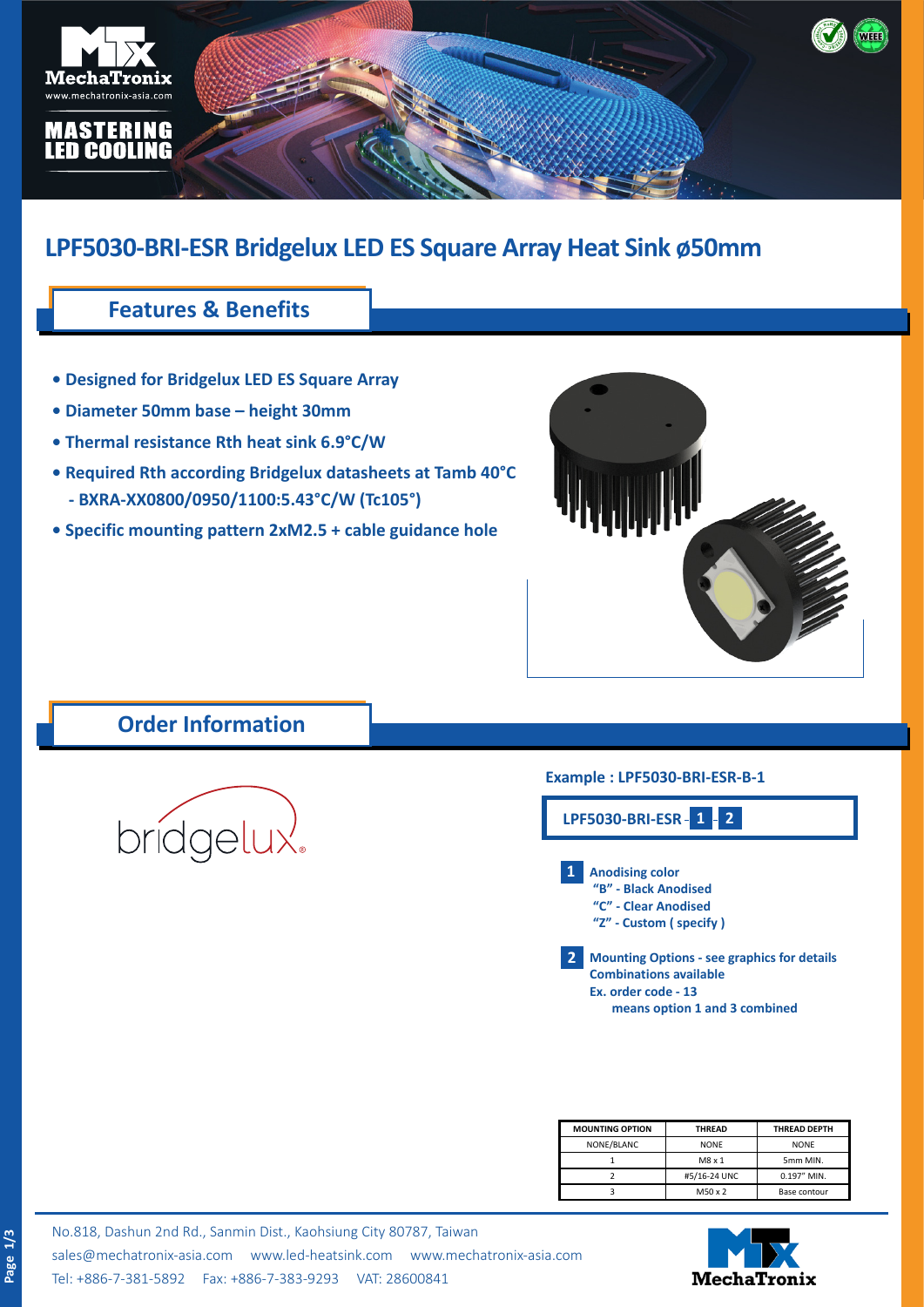

# **LPF5030-BRI-ESR Bridgelux LED ES Square Array Heat Sink ø50mm**

## **Product Details**

|                 | Total Height <sup>mm</sup> | Rth(°C/W) | Volume <sup>mm3</sup> | <b>Cooling Surface</b> mm <sub>2</sub> | <b>Weight<sup>gr</sup></b> |
|-----------------|----------------------------|-----------|-----------------------|----------------------------------------|----------------------------|
| LPF5030-BRI-ESR | 30.00                      | 6.9       | 17261.46              | 20038.01                               | 46.61                      |

#### **Notes:**

- **1. MechaTronix reserves the right to change products or specifications without prior notice.**
- **2. Mentioned models are an extraction of the full product range. For specific mechanical adaptations please contact MechaTronix.**
- **3. All these types are made by forging process from highly conductive aluminum type AL1070 with a typical Thermal Conductivity of 209W/m-K.**

### **Mounting Options**





**1** Mechanical version Cable hole tapping



**2** Mechanical version Hole tapping

5/16-24 UNC Depth: 0.197"

### **Drawings & Dimensions**

M8x1 Depth: 5mm



**3** Mechanical version M50x2

Screw thread around base contour

### **Example : LPF5030-BRI-ESR**







No.818, Dashun 2nd Rd., Sanmin Dist., Kaohsiung City 80787, Taiwan [sales@mechatronix-asia.com](mailto:sales%40mechatronix-asia.com?subject=) [www.led-heatsink.com](http://www.led-heatsink.com) [www.mechatronix-asia.com](http://www.mechatronix-asia.com) Tel: +886-7-381-5892 Fax: +886-7-383-9293 VAT: 28600841